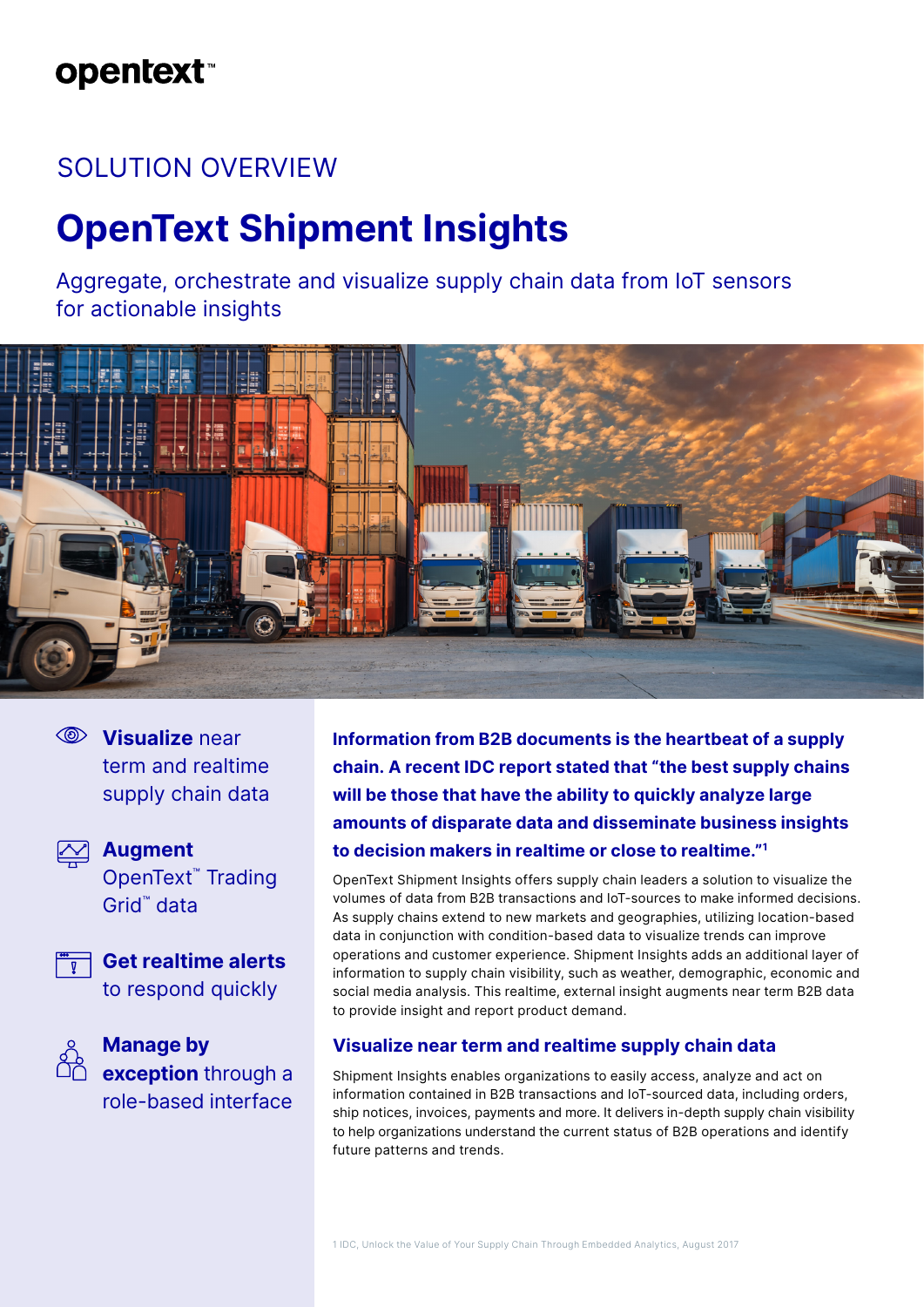## **opentext™**

*15%+ increase in revenue growth and operating margin for enterprises that lead in supply chain analytics, compared to other organizations.2*

*60% consider IoT technologies "disruptive and important" to their company's future supply chain strategy.3*

*By 2024, at least 75% of the top 50 global companies will have implemented supply chain business networks in support of end-to-end supply chain visibility.4*

2.Wiley, Supply Chain Analytics for Dummies, 2017 3.Gartner, Supply Chain 2029: Disruptions Impacting Future Innovation, November 26, 2019 4.Gartner, Supply Chain Operational Visibility Vendor Guide, November 7, 2019

### **Augment OpenText Trading Grid data**

OpenText Shipment Insights augments OpenText™ Trading Grid™ data with contextual and environmental information to better manage KPIs, collaborate more closely with suppliers and customers and continuously improve trading partner performance management (see Figure 1).

### **Get realtime alerts to respond quickly**

Shipment Insights sends realtime alerts when supply chain issues arise, such as unacknowledged orders or potentially late deliveries, so corrective actions can be taken.

## **Manage by exception through a role-based interface**

Utilizing the principle of least privilege, clearly defining each person, system and thing's role, purpose and lifecycle within the connected supply chain prevents unqualified access and does not permit interaction with the uncaring.

Shipment Insights, an OpenText Connected Supply Chain solution, combines IoT device and data management with AI and machine learning to bring endto-end visibility and continuous improvement to all parts of the supply chain. Moving beyond simple track and trace, this holistic solution uses the captured B2B data in conjunction with IoT-sourced data to apply predictive and prescriptive analytics to areas such as supply chain planning, route optimization and predictive maintenance. And, with comprehensive and interactive dashboards, Shipment Insights makes it easy to drill down into supply chain data to improve business operations, mitigate risk and spot new opportunities.

- Supply Chain Consulting Services
- IoT Consulting Services
- OpenText**™** B2B Managed Services



**Collect, orchestrate, message Extend B2B data** Figure 1: Extending and enabling the digital supply chain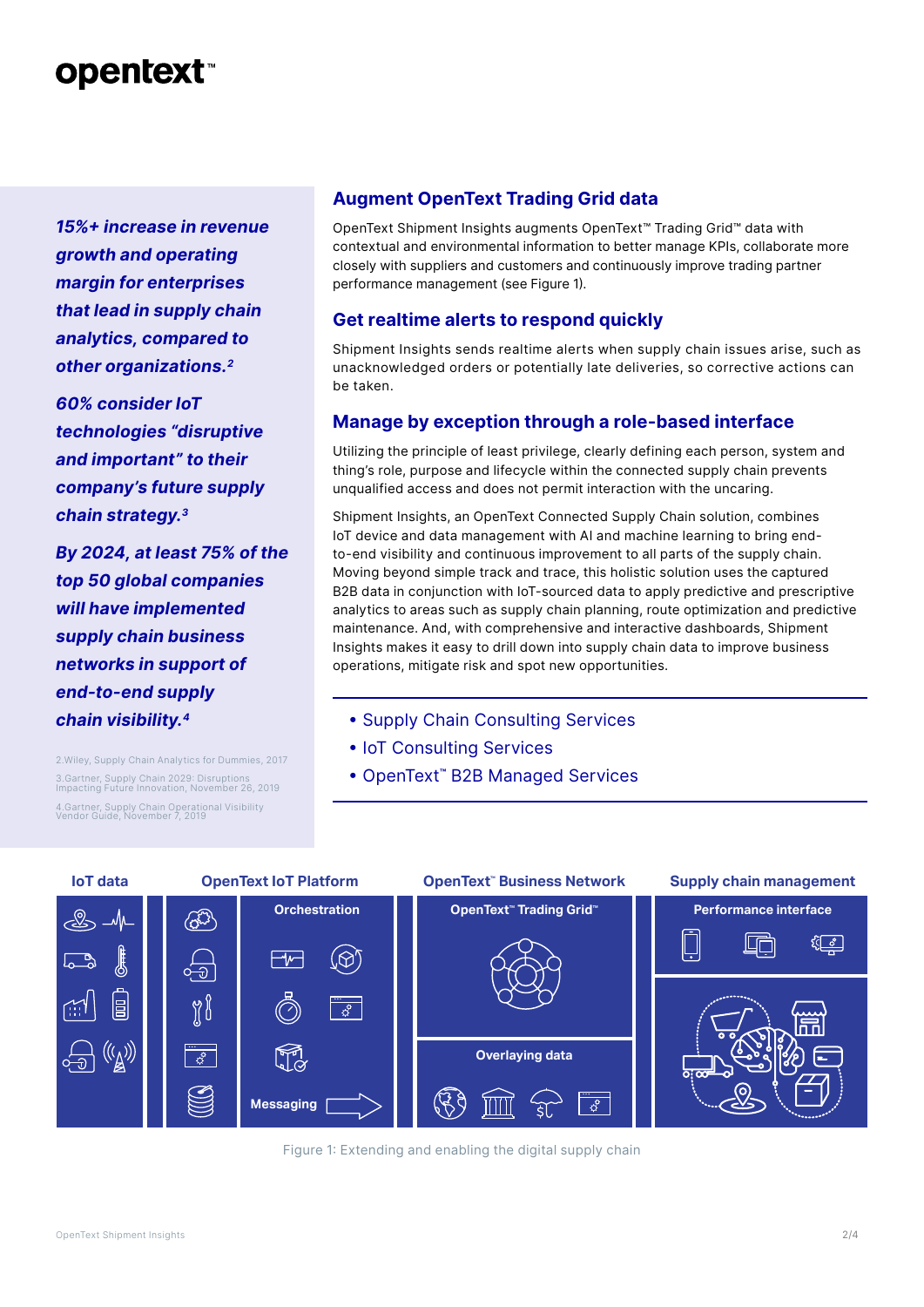

### **Four keys to an intelligent supply chain**



#### **Connected**

Enable growth through an extended digital ecosystem that unites employees, trading partners, systems and things.



#### **Intelligent**

Boost the competitive edge with machine learning-based advanced analytics to predict outcomes, optimize and automate business operations, and take informed action.



#### **Collaborative**

Promote rich and secure collaboration with the flexibility to work how, when and where people, systems and things work.



#### **Secure**

Ensure only the right people, systems and things have access to the right data at the right time—only as long as they need it



#### Source: IDC

IDC stated, "3rd Platform technologies (IoT, data and analytics, cloud, and mobile technologies) are essential enablers, and we see them as complementary parts to the future of business networks."5

5 IDC, Unlock the Value of Your Supply Chain Through Embedded Analytics, August 2017